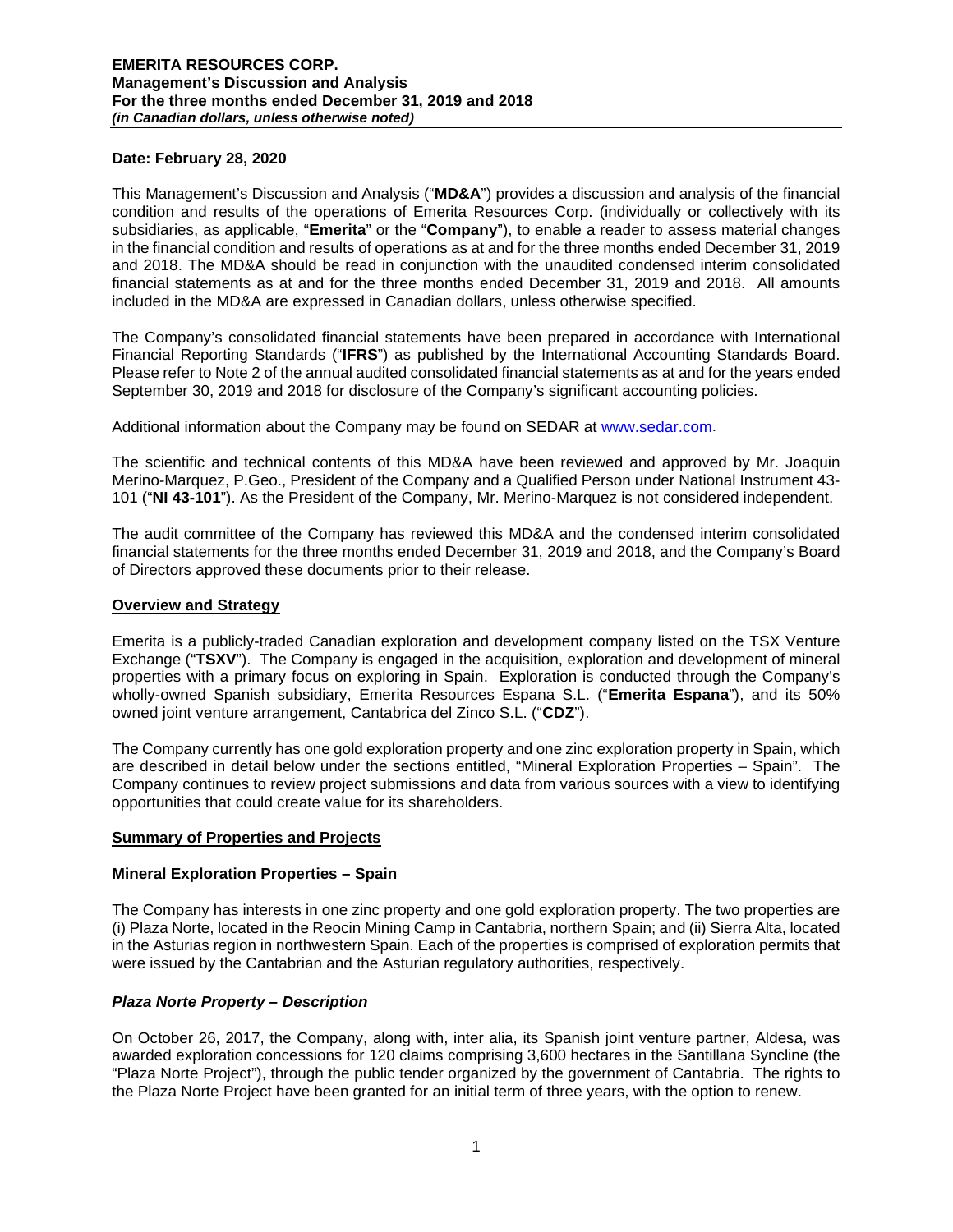The Company participated in the tender process through a joint venture company, CDZ, of which the Company owns a 50% interest. The remaining ownership interest is majority held by the Aldesa Group of Companies ("Aldesa"). Details about Aldesa can be found at [www.aldesa.es.](http://www.aldesa.es/) Aldesa is a specialized infrastructure construction group with over 40 years experience in the construction industry in Spain and internationally. Emerita and Aldesa formed a joint venture for the purpose of participating in the exploration and development of the Plaza Norte Project. Under the terms of the joint venture, the parties will be equally represented on the board of directors of CDZ and Emerita will be the operator of the board-approved exploration programs.

The Plaza Norte Project is in the Cantabria Region, northern Spain, in the Reocin mining district. The Cantabria region is characterized by first world infrastructure including an industrial port and an excellent rail and road network. The Reocin mine is a past producing zinc mine and among the richest zinc mines in the world.

## *Plaza Norte Property – Outlook*

CDZ has received all requisite permits and has initiated the exploration program. The drilling program is focused on evaluating high-grade Mississippi Valley type zinc-lead mineralization in the past producing Reocin mining camp. The program is following up on mineralized drill intercepts identified in previous drilling during exploration campaigns completed primarily in the 1980s and 1990s.

The Company has digitally compiled and analyzed the historical technical data consisting of drill core logs and assays from more than 300 diamond drill holes, geophysical data, historical production data, and internal exploration reports for the Project. Analysis of this data has resulted in 4 key areas being identified as high priorities for exploration. These areas are (from north to south): Yuso, Queveda, San Miguel and Mercadal. All of these targets have significant mineralized intercepts , and Mercadal was the site of a past producing mine.

The historical drilling on the Queveda target area produced several high grade mineralized intercepts, including:

- S-532 from 557.8m; 18.95m grading 9.72% Zn
- S-537 from 560.0m; 3.22m grading 9.82% Zn
- S-539 from 588.9m; 6.10m grading 5.70% Zn
- S-544 from 557.3m; 5.30m grading 7.74% Zn

The objective of the drill campaign on the Quevada target area is to confirm zinc-lead mineralisation intercepted by historical drill holes and to improve the drill spacing such that a National Instrument 43-101 (**"NI 43-101"**) mineral resource estimate can be calculated for the target. The target area measures approximately 1,500m north-south by 600m east-west.

The first drill hole has confirmed the mineralisation at the expected geological interval. Stratigraphy in the area is near horizontal. Significant intercepts are presented below. Hole-001 returned very similar grades and thickness compared to the historical holes. Deposits of this type commonly have a significant structural control. The tighter drill pattern required to establish a resource should also serve to provide data on the structural controls of mineralisation that would not be apparent with he present drill spacing, where drill holes are approximately 250-350m apart.

## *Sierra Alta Property – Description*

The Sierra Alta property is comprised of one exploration permit which consists of 90 mining claims comprising 2,700 hectares in the "Navelgas Gold Belt" in the Asturias region of northwestern Spain. The Company applied for the permit on November 18, 2013 and received notice that the permit for the property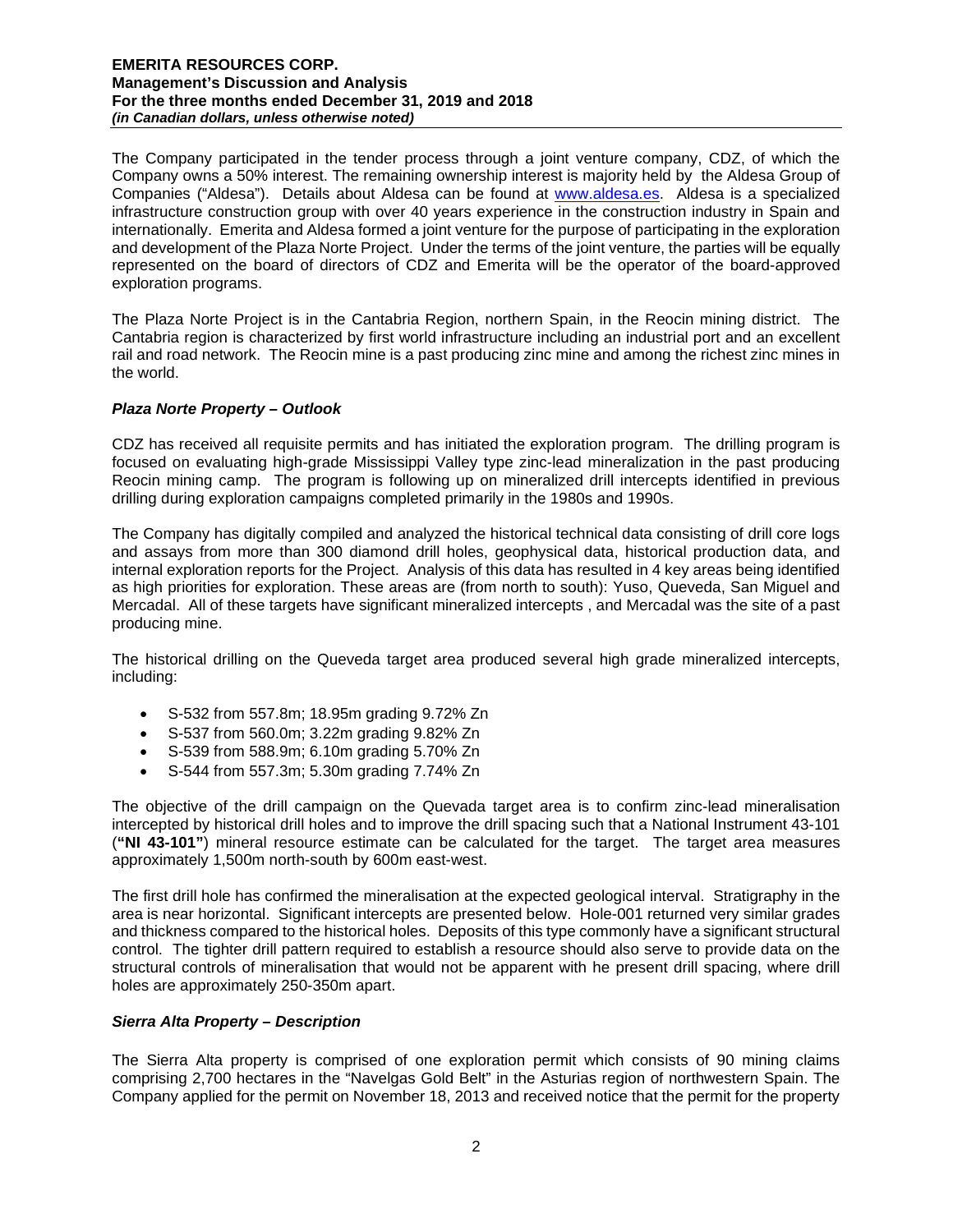had been granted on July 26, 2015. The concession is valid for a three-year term and is renewable for equal and successive periods of three years. The Sierra Alta project is in a comparable geological environment to the El Valle-Boinas and Carles gold mines which operate 35 kilometres to the east of the project. Gold mineralization in the area typically occurs in high grade epithermal veins, skarns, and as intrusive related gold deposits. High grade gold samples in bedrock were identified by the Company during the initial property assessment, with grades of up to 10.65 g/t gold.

The area is characterized by extensive ancient Roman gold mine workings that align for over 10 kilometres along a NNE-SSW striking structure, of which the two largest historical excavations occur within the property boundary.

In July 2017, the restoration and investigation plan submitted to the local authorities was approved. This document initiates the three-year period of concessions and establishes the expiry date of the permit of July 31, 2020. The concessions period can be renewed for another three-year period, subject to certain conditions being satisfied.

## *Sierra Alta Property – Exploration*

In July 2016, the Company commenced exploration on the Sierra Alta property. The initial exploration program consisted of detailed geological mapping, bedrock sampling and trenching, where required. The program was designed to identify and evaluate areas with high grade gold mineralization along more than four kilometers of strike length and prioritize the target areas for diamond drilling in a subsequent program. The initial area of focus is characterized by a high density of ancient Roman mining excavations which are distributed along a geological structure that appears to control the distribution of the mineralization.

There are two main gold geochemical anomalies within the Sierra Alta property. The anomaly in the North is approximately 3.0 kilometres long by 300 metres wide, and the one in the South is approximately 1.5 kilometres long by 200 metres wide. Recent exploration has been focused on the Northern anomaly where there is a high concentration of ancient mining excavations.

On November 3, 2017, a formal work plan was submitted by the Company to regional mining authorities. The Company has received approval of the work plan, with an expiry date of July 21, 2020.

## *Aznalcóllar Tender*

On December 16, 2014, the Company submitted a detailed technical proposal, which was the final requirement for the final stage of the public tender process for the Aznalcóllar Project.

The Aznalcóllar Project is a past producing property within the Iberian Pyrite Belt that hosted the Aznalcóllar and Los Frailes open pit zinc-lead-silver mines. The focus of the project is the re-development of the Los Frailes deposit which was developed in the mid-1990s. The historical open pit mineral resource as calculated by the previous operator of the mine was estimated to be 71 million tonnes grading 3.86% zinc, 2.18% lead, 0.34% copper and 60 ppm silver.

On February 23, 2015, the panel evaluating the bids for the Aznalcóllar Project on behalf of the Junta of Andalusia (the "Panel") recommended that the tender be granted to one of the Company's competitors in the bidding process. On February 26, 2015, the Head of the Mine Department of the Junta Andalusia confirmed that the tender process had been concluded and formally granted the tender to the Company's competitor, Minera Los Frailes SL ("Los Frailes").

Given the strength of its proposal, the Company initiated an appeal to the tender process on February 27, 2015, and was accepted by a Seville court judge on March 2, 2015.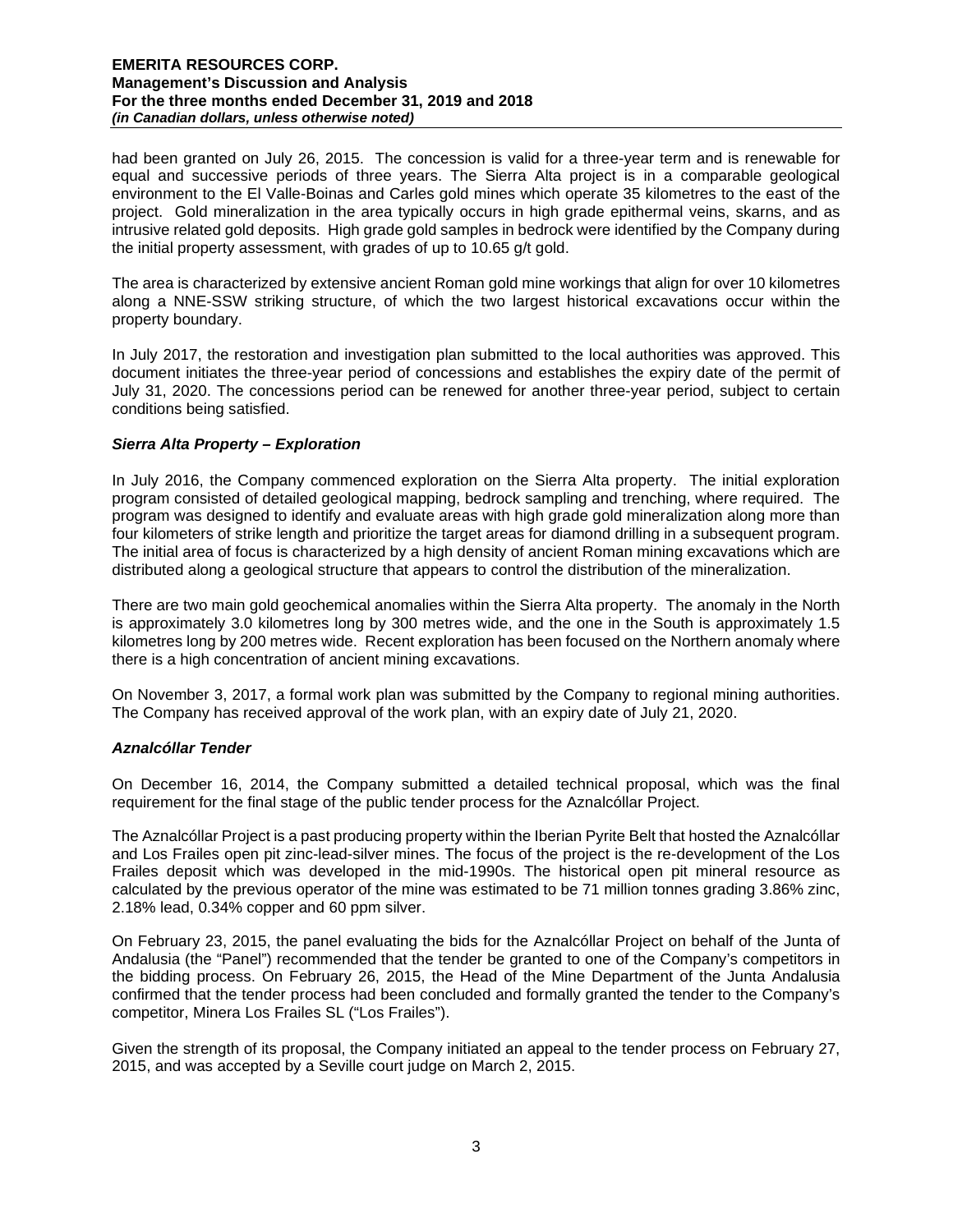The Company has been engaged in a lengthy litigation process relating to corruption and prevarication charges againt officials of the outgoing Junta in Andalusia related to the public tender for the Aznalcóllar Project. In October 2019, five judges of the Appellate Court of Seville unanimously ruled in favour of Emerita's appeal of a lower court's decision to dismiss a criminal case against the Andalusian government panel responsible for awarding the Aznalcóllar Project and the former Director of Mines of the Government of Andalucia. The criminal case has been re-opened and the scope of criminal charges expanded.

According to Spanish legal counsel, laws relating to public tenders in Spain stipulate that if there is commission of a crime in the awarding of a public tender, the bid shall be disqualified and the tender awarded to the next qualified bidder. In the case of the Aznalcóllar Project, Emerita is the only other qualified bidder. The timing of the legal process cannot be determined at this time and whether or not this process will result in the Company ultimately winning the rights to Aznalcóllar project remains uncertain.

Emerita remains committed to working with the community of Aznalcóllar to develop the Project in an environmentally responsible manner to benefit all stakeholders. For a summary of the legal proceedings and summary of the Aznalcóllar Project, please refer to the news releases of October 4 and October 29, 2019.

## *Paymogo Tender*

In September 2017, the Upper Court of Andalusía (the "Upper Court") ruled in favour of Emerita's appeal relating to the awarding of the Paymogo Zinc Project (the "Paymogo Project") tender to Mina de Aguas Tenidas SA ("Matsa") and ordered that the qualifying bids pursuant to the tender be reassessed.

When the Paymogo Project was initially awarded to Matsa in 2014, Emerita filed an appeal based on its belief that the tender process contained a number of procedural errors and had not been conducted impartially. The Upper Court found that certain of the criteria used by the panel to evaluate the offers were considered arbitrarily and had not been made known to all the participants in the tender process and that "the panel made an arbitrary assessment of the bids favoring one bidder to the detriment of the others". As a result, the Upper Court ruled in favour of Emerita's appeal and rescinded the awarding of the Paymogo Project.

The Upper Court has directed the panel to reassess the bids excluding the criteria that were not previously publicly disclosed. In November 2019, the Supreme Court of Spain confirmed the ruling supporting Emerita's challenge to the tender process, and that the tender bid results be recalculated excluding certain criteria. Using the legal criteria, the Company believes that it should be awarded the tender. The Company is prepared to begin work on the Paymogo project as soon as the tender can be finalized, in line with the instructions from the courts.

The Paymogo Project is located within the famous Iberian Pyrite Belt, one of the most highly mineralized volcanogenic massive sulfide (VMS) terranes in the world. The Project is located in the western part of the belt, adjacent to the border with Portugal, approximately 70km west of Seville and 50km from the port city of Huelva. The Project extends along a strike length of approximately 18km. Access to the Project is excellent via paved and all-weather gravel roads. Within the Project area, several base metal occurrences have been identified by previous exploration, the most significant of which are the La Infanta and Romanera deposits.

The Romanera deposit was drilled primarily by Minera Rio Tinto ion the 1990's and is reported to contain 34 million tonnes grading 0.42% copper, 2.20% lead, 2.3% zinc, 44.4g/t silver and 0.8g/t gold, within which there is a higher grade resource of 11.21 million tonnes grading 0.40% copper, 2.47% lead, 5.50% zinc, 64.0 g/t silver and 1.0 g/t gold (The Volcanic Hosted Massive Sulphide Deposits of the Iberian Pyrite Belt, Garcia-Cortes ed., 2011). A qualified person, as defined by National Instrument 43-101, has not done sufficient work on behalf of Emerita to classify the historical estimate reported above as current mineral resources or mineral reserves, as Emerita is not treating the historical estimate as such. The historical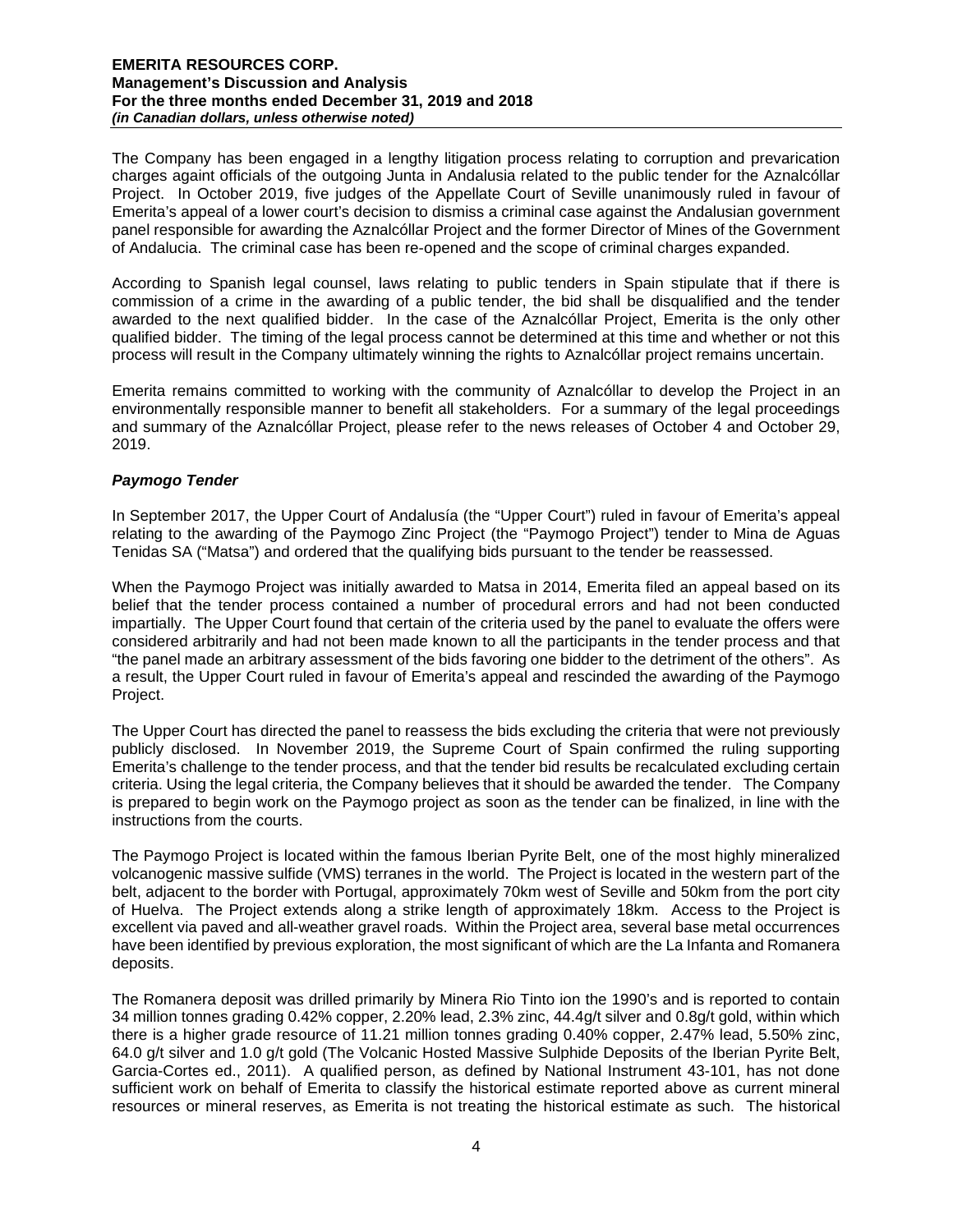estimate should not be relied upon. The deposit extends from surface to approximately 350 metres depth on historical drilling. The mineralization remains open for further expansion down dip beyond the limits of the existing drilling.

The La Infanta mineralized zone has been drilled from surface where it outcrops to a depth of approximately 100 metres. Numerous high-grade intercepts occur within the zone, and it remains open for expansion at shallow depths. Drilling was completed by Phelps Dodge in the mid-1980's. La Infanta is located approximately 8km to the east of the La Romanera deposit.

For further details of the legal process and technical details of the Project, please refer to the Company's press release dated November 6, 2019.

## **Mineral Exploration Properties – Brazil**

#### *Falcon Project – Description*

In June 2016, the Company entered into a binding letter agreement (the "Falcon Agreement") with Falcon Metais Ltda. ("Falcon") pursuant to which Falcon granted to Emerita an option (the "Option") to acquire a 100% interest in the Falcon Litio MG Project (the "Falcon Project"). The Falcon Project is adjacent to Brazil's only lithium mining operation owned by Companhia Brasileira de Lítio ("CBL") and the northwestern property boundary of the Falcon Project is just 500 meters from the CBL mine. The Falcon Project is comprised of five exploration permits and one application for an exploration permit.

Pegmatite dykes similar to the mineralized dykes on the adjacent property have been identified during the initial field reconnaissance of the area. Lithium mineralization in the area is associated with Neoproterozoic granitic intrusions that have deposited lithium mineralization with minor contents of rare metals such as thallium, niobium and tin in the apical aureole of these intrusions. Mineralization is hosted by pegmatite dykes with widths varying from 5 to 30 meters and strike in excess of 1 kilometre. The mineralized pegmatite dyke system is structurally-controlled by a framework of NW and NE crosscutting faults and fractures, and locally is characterized by stockwork systems or sets of sub-paralleled sheeted-dykes. The main lithium mineral at the adjacent operation is spodumene with minor amounts of petalite.

To acquire the Option, Emerita issued 100,000 common shares to Falcon in June 2016, at a price per share of \$0.775. An additional 100,000 common shares were issued on August 28, 2017 at a price per share of \$0.60 based on the estimated market value of the shares on the date of issuance. The Company issued the third and final tranche of 100,000 common shares to Falcon on September 12, 2018 at a price per share of \$0.20, based on the quoted market value of the shares on the date of issuance. Falcon will retain a transferable 2% net smelter royalty on all commercial sales from the Litio Project.

In addition, if a "mineral resource", as defined in NI 43-101, of at least 20 million tonnes with a grade of at least 1.3% LiO2 is delineated at the Falcon Project, Emerita shall either, (i) pay CAD\$5 million in cash to Falcon or, by its sole discretion, (ii) issue CAD\$5 million worth (to be determined on a reasonable volume weighted average price basis) of common shares to Falcon (the "Resource Consideration").

The Resource Consideration shall only be paid by Emerita if (i) the mineral resource is verified by a "qualified person", as such term is defined in NI 43-101, who is independent of Emerita and Falcon, and (ii) at least 50% of the mineral resource is categorized as an "indicated mineral resource" or "measured mineral resource", as defined in NI 43-101.

## *Falcon Project – Outlook*

The Falcon Project provides an opportunity for the Company to add value at a low cost. Further updates will be provided as they become available.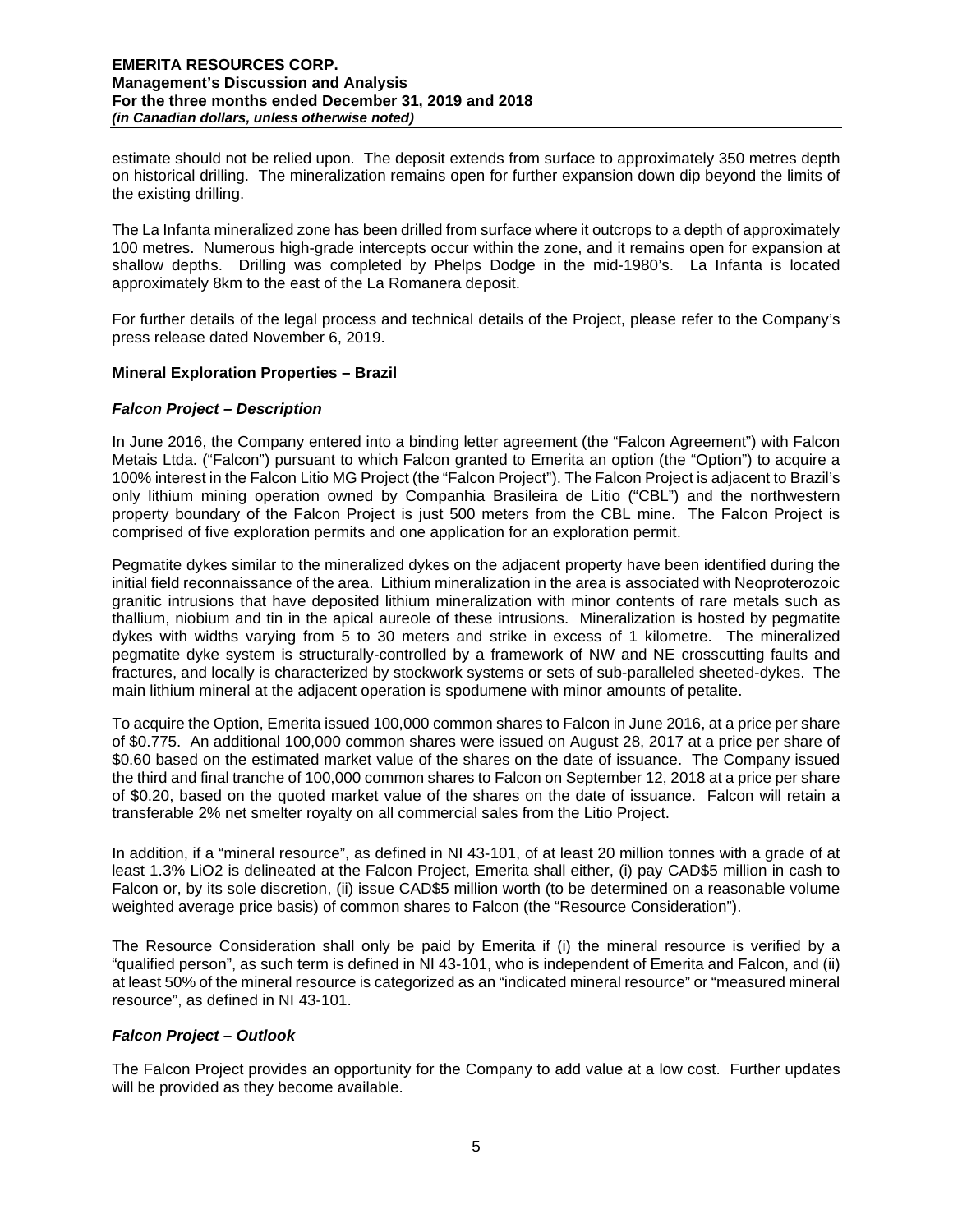## **Liquidity and Capital Resources**

As at December 31, 2019, the Company had working capital deficit of \$1,949,745 (September 30, 2019 – working capital deficit of \$1,597,750), which included a cash balance of \$55,509 (September 30, 2019 - \$69,783), amounts receivable of \$46,749 (September 30, 2019 - \$58,598), and prepaid expenses and advances of \$96,281 (September 30, 2019 - \$109,182), offset by accounts payable and accrued liabilities and other liabilities of \$2,148,284 (September 30, 2019 - \$1,835,313). Other liabilities is in the amount of \$1,005,602, and will only be payable if the Company has achieved a milestone event allowing the Company the ability to raise a minimum of \$5 million. This amount is also only due to current officers and directors of the Company for past services provided.

## **Results of Operations**

During the three months ended December 31, 2019, the Company recorded a (loss) of \$(695,297), or (\$0.01) per share, compared with a gain of \$493,768 or \$0.02 per share, during the comparable three months ended December 31, 2018.

Expenses incurred during the three months ended December 31, 2019 included \$186,494 in consulting and management fees; \$18,753 in shareholder communications, filing fees, and promotional expenses; \$22,971 in office expenses for office administration services; \$26,535 in professional fees related to legal expenses and the preparation and audit of the Company's financial statements; and \$329,995 in share-based compensation to directors, officers, and consultants of the Company. During the three months ended December 31, 2019, project evaluation expenses of \$49,911 were incurred relating to the evaluation of mineral properties within Spain and Brazil.

Expenses incurred during the three months ended December 31, 2018 included \$133,984 in consulting and management fees; \$27,714 in shareholders communications, filing fees, and promotional expenses; \$15,480 in office expenses for office administration services; and \$400 in professional fees related to the preparation and audit of the Company's financial statements In addition, project evaluation expenses of \$158,540 were incurred, relating to the evaluation of mineral properties in Spain and Brazil.

## **Cash flows**

## *Three months ended December 31, 2019*

During the three months ended December 31, 2019, the Company used cash of \$13,947 on operating activities. Cash used in operating activities consisted primarily of new project evaluation expenses incurred on the Company's properties in Spain and Brazil, corporate general and administrative expenses, and share-based compensation issued in the quarter.

During the three months ended December 31, 2019, investing activities used \$327 which related to the Company's investment in both its joint arrangement and its mineral properties.

There were no financing activities during the three months ended December 31, 2019.

# *Three months ended December 31, 2018*

During the three months ended December 31, 2018, the Company used cash of \$28,228 on operating activities. Cash used in operating activities consisted mainly of new project evaluation expenses incurred on the Company's properties in Spain and Brazil, corporate general and administrative expenses, and a gain from the settlement of outstanding liabilities.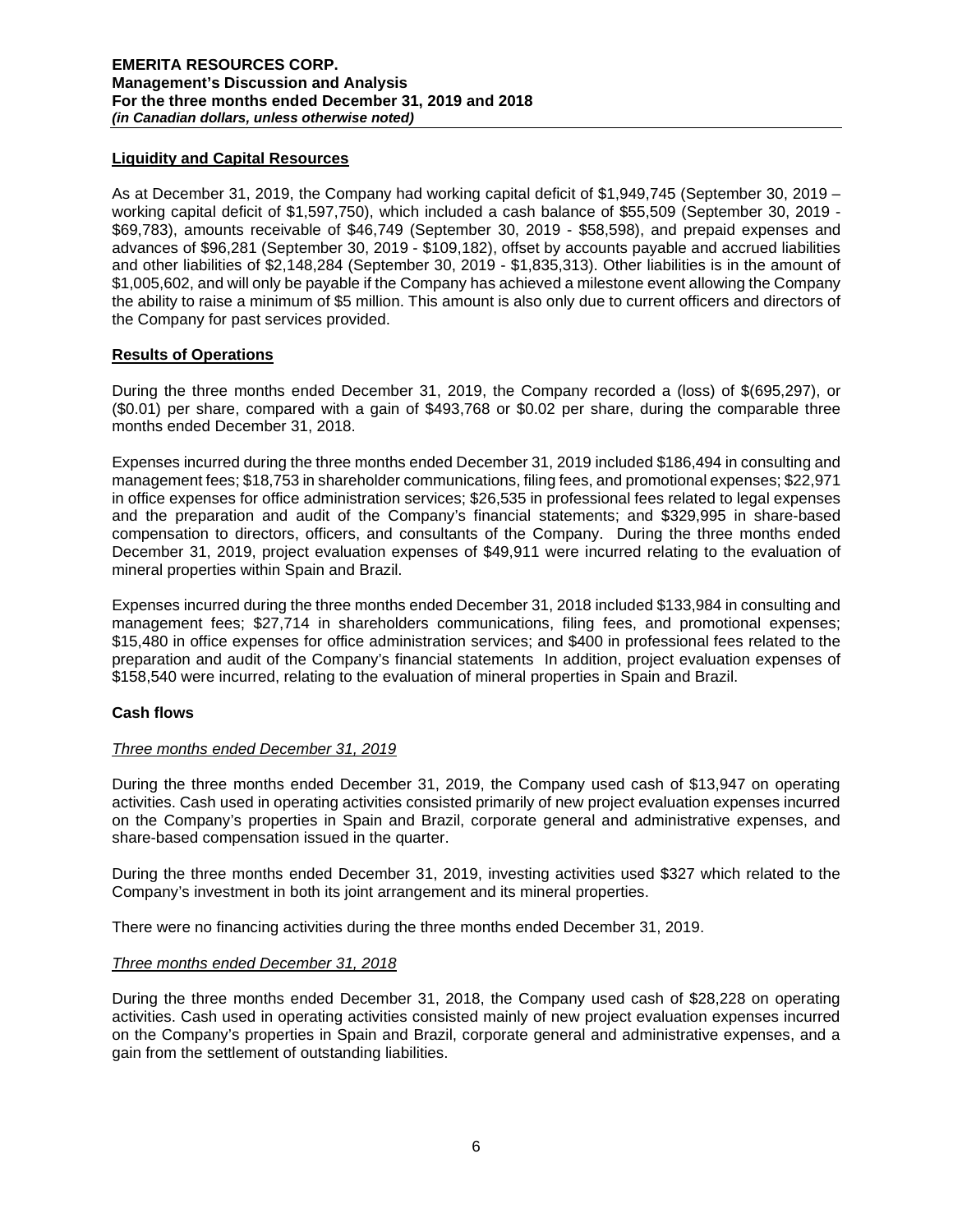During the three months ended December 31, 2018, investing activities used cash of \$10,692 which related to the Company's investment in both its joint arrangement and its mineral properties in Spain and Brazil.

During the three months ended December 31, 2018, financing activities generated \$125,740 in cash, which consisted of the proceeds from the Company's long-term loan payable.

## **Select Annual Information**

Select annual financial information for the years ended September 30, 2019, 2018 and 2017 is presented in the table below:

|                                   | 2019        | 2018        | 2017        |  |
|-----------------------------------|-------------|-------------|-------------|--|
|                                   | S           |             |             |  |
| Revenues                          |             | -           |             |  |
| Loss and comprehensive loss       | (2,087,441) | (4,566,678) | (2,522,973) |  |
| Loss per share, basic and diluted | (0.06)      | (0.17)      | (0.03)      |  |
| Total assets                      | 264.215     | 253,533     | 687,171     |  |
| Working capital ('000s)           | (1,598)     | (1,830)     | (1,460)     |  |

## **Select Quarterly Information**

Select quarterly financial information for the most recent eight quarters is presented in the table below:

|                    |             | <b>Operating</b> |             |                |                     |
|--------------------|-------------|------------------|-------------|----------------|---------------------|
| <b>Period</b>      | Revenue (1) | costs            | Gain/(loss) | Loss per share | <b>Total assets</b> |
|                    |             |                  |             |                |                     |
| Q1- December 2019  |             | 634,659          | (695,297)   | (0.01)         | 224,776             |
| Q4- September 2019 |             | (24, 909)        | (1,620,177) | (0.05)         | 264,215             |
| Q3- June 2019      |             | 507,139          | (594, 497)  | (0.01)         | 1,766,206           |
| Q2- March 2019     |             | 339,880          | (363, 535)  | (0.00)         | 912,312             |
| Q1- December 2018  |             | 339,118          | 490,768     | 0.00           | 898,215             |
| Q4- September 2018 |             | 2,881,368        | (3,048,035) | (0.10)         | 894,051             |
| Q3- June 2018      |             | 474,385          | (480, 747)  | (0.02)         | 3,413,807           |
| Q2- March 2018     |             | 433.910          | (428,080)   | (0.01)         | 3,793,092           |

Explanatory Notes:

1) The Company has no sales revenues.

## **Financial Instruments**

Financial instruments recorded at fair value on the statement of financial position are classified using a fair value hierarchy that reflects the significance of the inputs used in making the measurements. The fair value hierarchy has the following levels:

- a) Level 1 Unadjusted quoted prices in active markets for identical assets or liabilities;
- b) Level 2 Inputs other than quoted prices that are observable for assets or liabilities, either directly or indirectly; and
- c) Level 3 Inputs for assets and liabilities that are not based on observable market data.

The fair value hierarchy requires the use of observable market inputs whenever such inputs exist. A financial instrument is classified to the lowest level of the hierarchy for which a significant input has been considered in measuring fair value.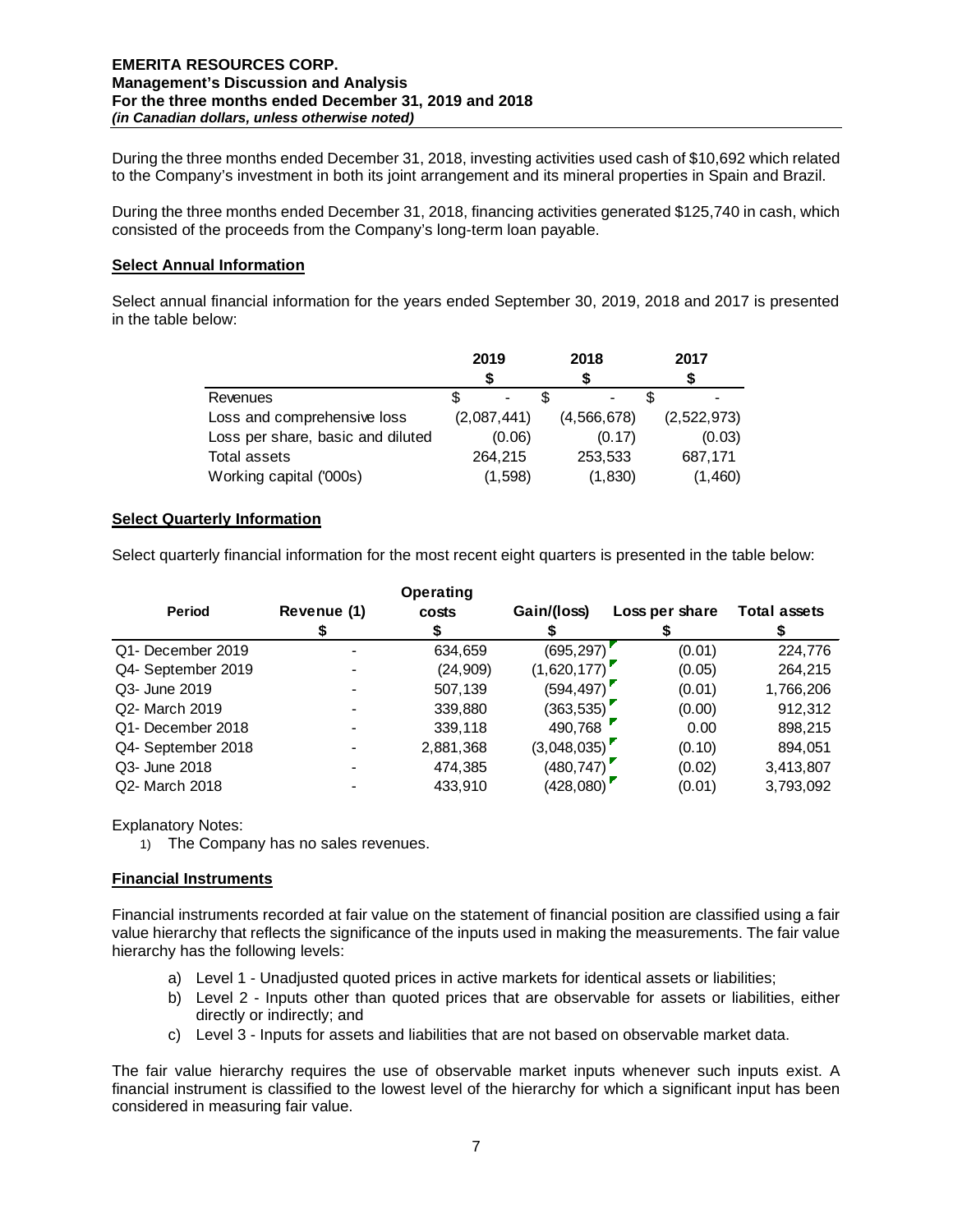The Company's financial instruments include cash, amounts receivable, loans payable, and accounts payable and accrued liabilities. The carrying values of these financial instruments reported in the statement of financial position approximate their respective fair values due to the relatively short-term nature of these instruments. As at December 31, 2019 and 2018, the Company had no instruments to classify in the fair value hierarchy.

The Compny's risk exposures and the impact on the Company's financial instruments are summarized below:

(a) *Credit risk* 

Counterparty credit risk is the risk that the financial benefits of contracts with a specific counterparty will be lost if a counterparty defaults on its obligations under the contract. This includes any cash amounts owed to the Company by those counterparties, less any amounts owed to the counterparty by the Company where a legal right of set-off exists and also includes the fair values of contracts with individual counterparties which are recorded in the financial statements.

a. *Trade credit risk*

The Company is not exposed to significant trade credit risk.

b. *Cash* 

In order to manage credit and liquidity risk the Company's policy is to invest only in highly rated investment grade instruments that have maturities of three months or less. Limits are also established based on the type of investment, the counterparty and the credit rating.

(b) *Currency risk* 

Currency risk is the risk that the fair value of, or future cash flows from, the Company's financial instruments will fluctuate because of changes in foreign exchange rates. The Company's foreign currency risk arises primarily with respect to the Euro and Brazilian reals from its property interests in Spain and Brazil, and US dollars from operations. Fluctuations in the exchange rates between these currencies and the Canadian dollar could have a material effect on the Company's business, financial condition and results of operations. The Company does not engage in any hedging activity to mitigate this risk.

As at December 31 and September 30, 2019, the Company had the following financial instruments and denominated in foreign currency (expressed in Canadian dollars):

| <b>DEPENDEL 91, ZUIS</b>                 |      |          |  |            |  |                        |  |
|------------------------------------------|------|----------|--|------------|--|------------------------|--|
|                                          | Euro |          |  | US dollars |  | <b>Brazilian reals</b> |  |
| Cash                                     |      | 52.162   |  |            |  | 1.346                  |  |
| Accounts payable and accrued liabilities |      | (85.048) |  | (681.063)  |  | (199,133)              |  |
|                                          |      | (32,886) |  | (681, 063) |  | (197.787)              |  |

#### **December 31, 2019**

#### **September 30, 2019**

|                                          | Euro     | US dollars | <b>Brazilian reals</b> |
|------------------------------------------|----------|------------|------------------------|
| Cash                                     | 36,852   | 614        | 1.326                  |
| Accounts payable and accrued liabilities | (30.856) | (647.932)  | 196,078)               |
|                                          | 5.996    | (647, 318) | (194,752)              |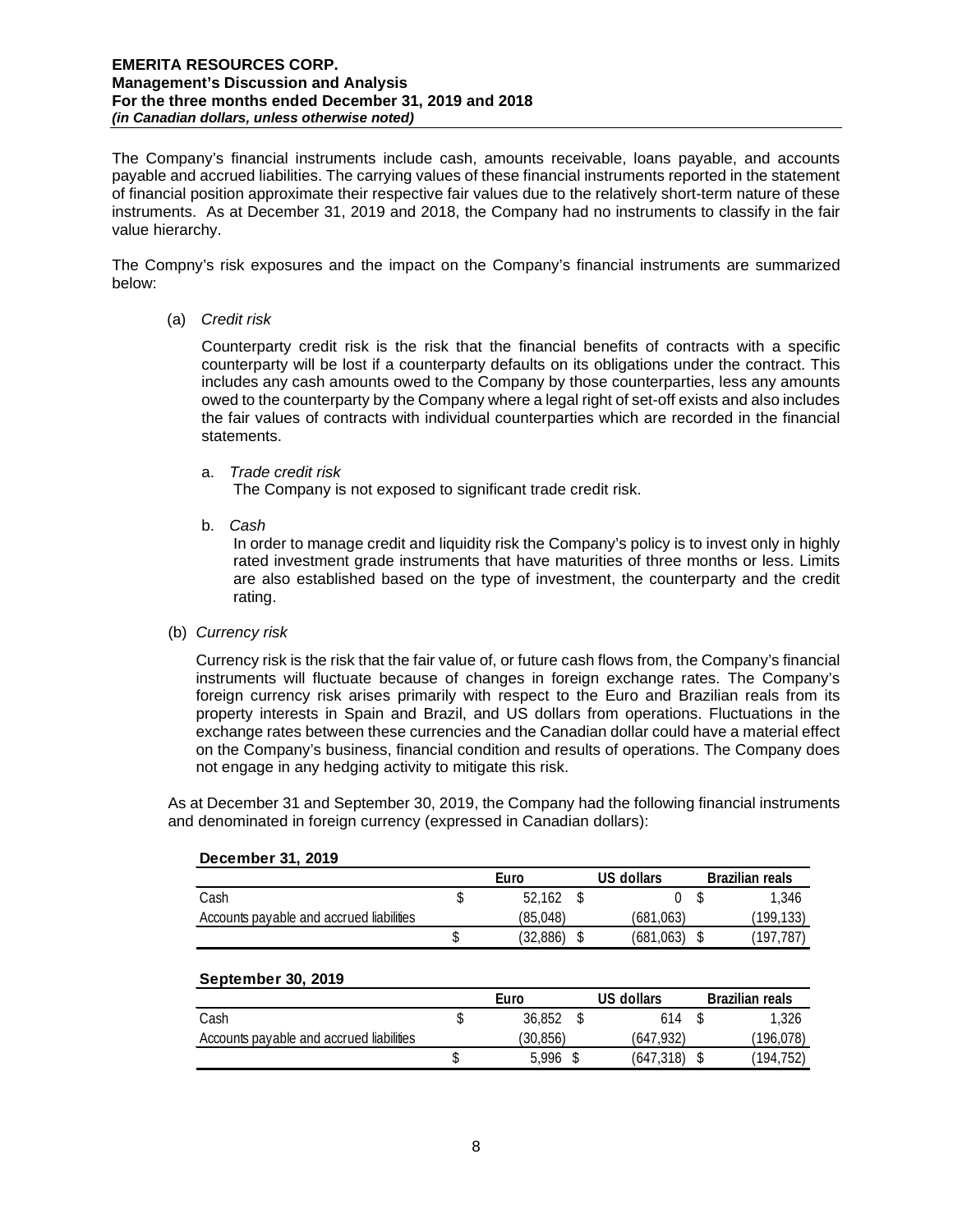A 10% strengthening (weakening) of the Canadian dollar against the Euro would decrease (increase) net loss by approximately \$3,500 (September 30, 2019 – (\$600)).

A 10% strengthening (weakening) of the Canadian dollar against the US dollar would decrease (increase) net loss by approximately \$68,000 (September 30, 2019 - \$65,000).

A 10% strengthening (weakening) of the Canadian dollar against the Brazilian real would decrease (increase) net loss by approximately \$20,000 (September 30, 2019 - \$20,000).

## *(c) Liquidity risk*

Liquidity risk is the risk that an entity will encounter difficulty in meeting obligations associated with financial liabilities. The Company's approach to managing liquidity risk is to ensure that it will have sufficient liquidity to meet liabilities when due. At December 31, 2019, the Company had a cash balance of \$55,509 (September 30, 2019 - \$69,783) to settle current liabilities of \$2,148,284 (September 30, 2019 - \$1,835,313). The Company's trade payables have contractual maturities of less than 30 days and are subject to normal trade terms.

#### *d) Commodity / Equity price risk*

The Company is exposed to price risk with respect to commodity and equity prices. Equity price risk is defined as the potential adverse impact on the Company's earnings due to movements in individual equity prices or general movements in the level of the stock market. Commodity price risk is defined as the potential adverse impact on earnings and economic value due to commodity price movements and volatilities. The Company closely monitors commodity prices, as they relate to gold, zinc, and lithium, individual equity movements and the stock market to determine the appropriate course of action to be taken by the Company. Commodity price risk is remote as the Company is not a producing entity.

#### . **Critical Accounting Policies**

The Company's significant accounting policies are described in Note 2 to the audited consolidated financial statements for the year ended September 30, 2019. The preparation of statements in conformity with IFRS requires management to make estimates and assumptions that affect the reported amounts of assets and liabilities at the date of the financial statements and reported amounts of expenses during the reporting period. Actual outcomes could differ from these estimates. The following is a list of the accounting policies that management believes are critical, due to the degree of uncertainty regarding the estimates and assumptions involved and the magnitude of the asset, liability or expense being reported:

- Foreign currencies
- Exploration and evaluation properties

## *Foreign currencies*

The Foreign currency translation presentation and functional currency of the Company and its subsidiary is the Canadian dollar.

Transactions in currencies other than the functional currency are recorded at the rates of exchange prevailing on the dates of the transactions. At each financial position reporting date, monetary assets and liabilities that are denominated in foreign currencies are translated at the rates prevailing at the date of the statement of financial position. Exchange differences are recognized in operations in the period in which they arise.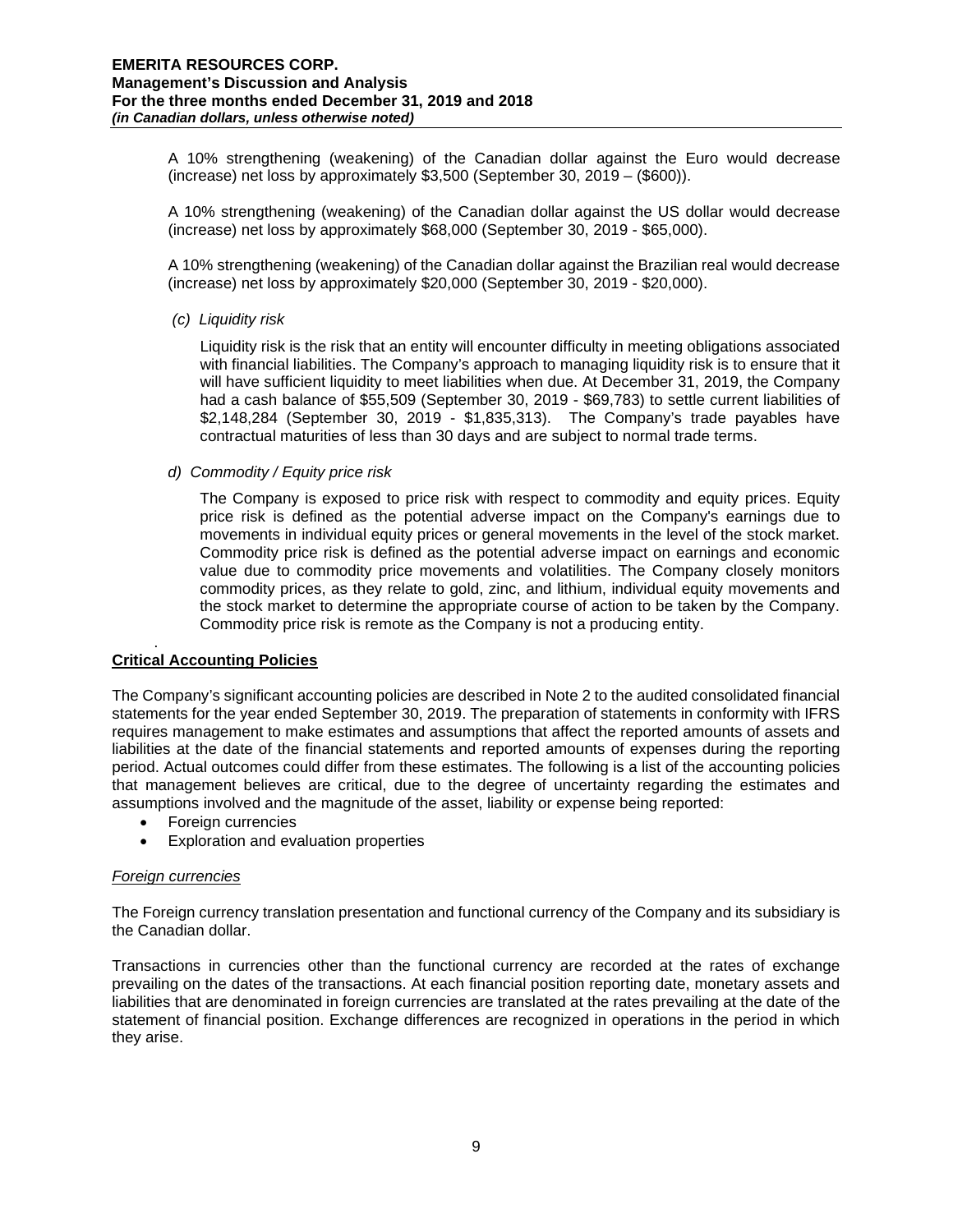The Company makes expenditures and incurs costs in Euros ("EUR"), United States Dollars ("US\$") and Brazilian reals ("BRL"). At December 31, 2019, one Canadian dollar was worth US\$0.7699 (September 30, 2019– US\$0.7551); EUR 0.6857 (September 30, 2019 – EUR 0.6926); and BRL 3.0950 (September 30, 2019 – BRL 3.1417). During the three months ended December 31, 2019, the average value of one Canadian dollar was US\$0.7576 (September 30, 2019 – US\$0.7535); EUR 0.6841 (September 30, 2019 – EUR 0.6680); and BRL 3.1192 (September 30, 2019 – BRL 2.9104).

#### *Exploration and evaluation expenditures*

|                                               |   | 2020       | 2019    |
|-----------------------------------------------|---|------------|---------|
| Land management fees, taxes and permits       | S | 97<br>- \$ |         |
| Travel, meals and accomodations               |   |            | 5,321   |
| Legal fees                                    |   | (1, 117)   |         |
| Project overhead costs                        |   | 50,930     | 153,219 |
| Total exploration and evaluation expenditures |   | 49.911     | 158,540 |

During the year ended September 30, 2019, the Company changed its accounting policy of capitalizing exploration and evaluation expenditures. The Company believes that expensing such costs as incurred provides more reliable and relevant financial information. Cost of exploration properties, including the cost of acquiring prospective properties and exploration rights, and exploration and evaluation costs are expensed until it has been established that a mineral property is commercially viable. Previously, the Company capitalized these amounts. The audited consolidated financial statements for the year ended September 30, 2018 have been restated to reflect adjustments made as a result of this change in accounting policy.

## **Commitments and Contingencies**

On September 30, 2019, the Company entered into agreements with certain directors and officers relating to existing liabilities. Under these agreements, these directors and officers agreed to a reduction of \$1,005,602 in amounts owing to them if the Company is unable to raise at least \$5,000,000 in equity financing prior to December 31, 2021. Should the Company be unable to complete an equity financing of at least \$5,000,000, these directors and officers have agreed to waive and permanently release the Company from these amounts owed. If the Company raises at least \$5,000,000 in equity financing prior to December 31, 2021, these amounts would remain owing to the officers and directors. As a triggering event has not taken place, the contingent gain relating to these agreements has not been reflected in these consolidated financial statements.

The Company's exploration activities are subject to various laws and regulations governing the protection of the environment. These laws and regulations are continually changing and generally becoming more restrictive. The Company believes its operations are materially in compliance with all applicable laws and regulations. The Company expects to make expenditures to comply with such laws and regulations.

The Company is party to certain management contracts. These contracts contain minimum commitments of approximately \$309,000 (2019 - \$313,000) and additional contingent payments of up to approximately \$1,175,000 (2019 - \$1,190,000) upon the occurrence of a change of control. As a triggering event has not taken place, the contingent payments have not been reflected in these consolidated financial statements.

The Company is subject to various claims, lawsuits and other complaints arising in the ordinary course of business. The Company records provisions for losses when claims become probable and the amounts are estimable. Although the outcome of such matters cannot be determined, it is the opinion of management that the final resolution of these matters will not have a material adverse effect on the Company's financial condition, operations or liquidity.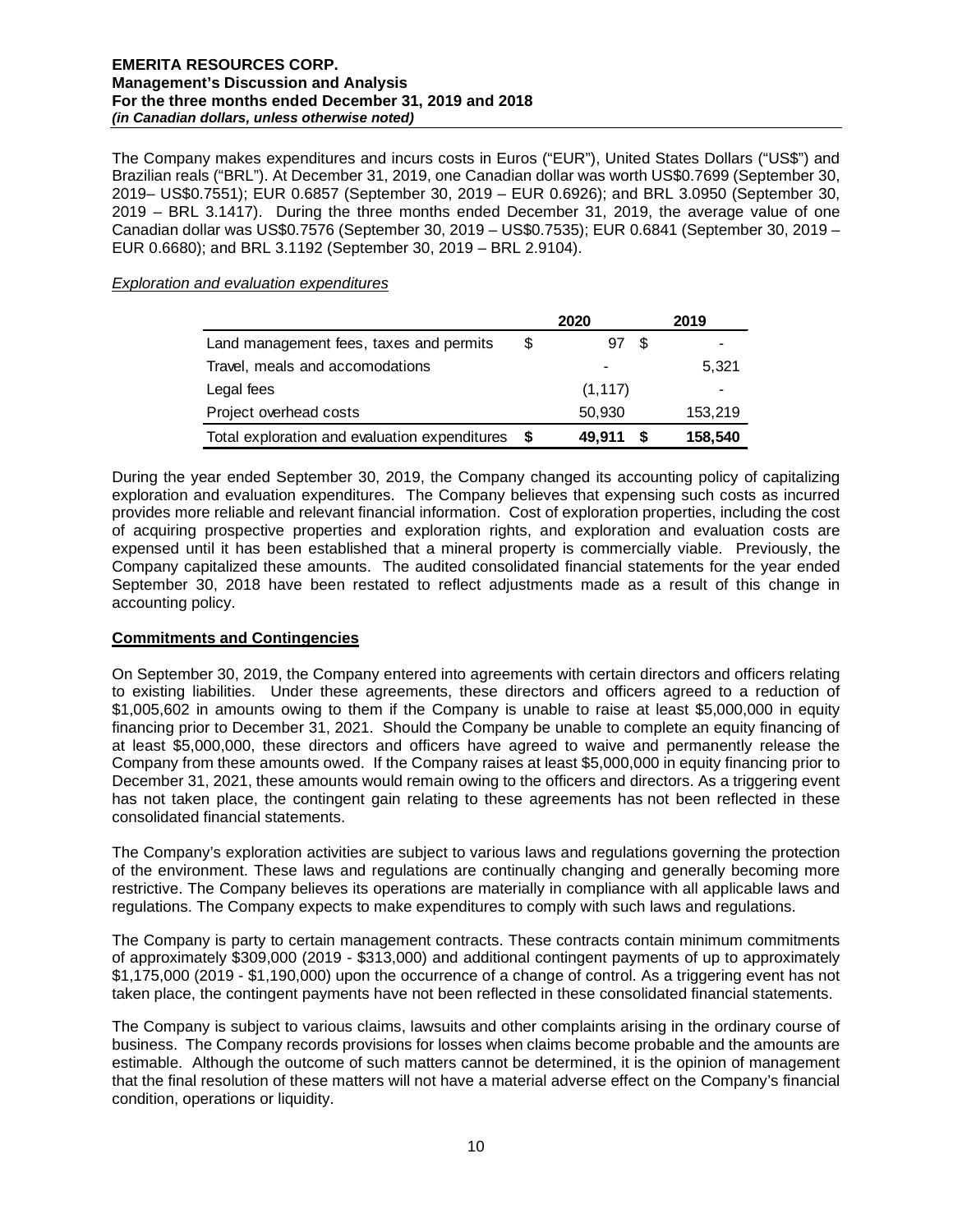The Company's joint venture agreement with the Aldesa Group requires the Company to invest an additional €1,250,000 in the development of the Plaza Norte project should the project advance to later phases. It is not currently known whether the Plaza Norte project will advance to a stage where this investment is required, therefore the expenditure has not been reflected in these consolidated financial statements.

The Company has been named as a defendant in a claim made by a group of companies regarding the payment of outstanding amounts owing to the group of companies relating to certain advertising services. The plaintiff is seeking payment in the amount of  $\epsilon$  208,457 (approximately \$304,000). Although the ultimate outcome of this action cannot be ascertained at this time and the results of legal proceedings cannot be predicted with certainty, management believes this claim to be without merit.

#### **Transactions with Related Parties**

The Company shares office space with other companies who may have common officers or directors. The costs associated with this space are administered by an unrelated company.

As at December 31, 2019, an amount of \$1,349,283, included in accounts payable and other liabilities, were owed to directors and officers of the Company (September 30, 2019 - \$1,261,876). The amounts outstanding on fees are unsecured, non-interest bearing, with no fixed terms of repayment.

On September 30, 2019, the Company entered into agreements with certain directors and officers relating to existing liability balances. These agreements allow for the forgiveness of \$1,005,602 in amounts owing to these directors and officers upon the non-occurrence of some future event. As a triggering event has not yet occurred, this contingent debt forgiveness has not been recognized in these financial statements. Refer to Note 11.

## *Compensation of key management personnel of the Company*

In accordance with IAS 24, key management personnel are those persons having authority and responsibility for planning, directing and controlling the activities of the Company directly or indirectly, including any directors (executive and non-executive) of the Company. During the three months ended December 31, 2019 and 2018, the remuneration of directors and other key management personnel are as follows:

|                          | Three months ended December 31. |         |      |                          |  |  |
|--------------------------|---------------------------------|---------|------|--------------------------|--|--|
|                          |                                 | 2019    | 2018 |                          |  |  |
| Management fees          | \$.                             | 121.690 | - \$ | 52.500                   |  |  |
| Share-based compensation |                                 | 321.076 |      | $\overline{\phantom{0}}$ |  |  |

In connection with the May 23, 2019 private placement, officers and directors of the Company subscribed for 500,000 common shares of the Company for total proceeds of \$50,000.

In connection with the July 12, 2019 private placement, officers and directors of the Company subscribed for 45,000 common shares of the Company for total proceeds of \$4,500.

In connection with the December 20, 2017 private placement, officers and directors of the Company subscribed for 850,000 units of the Company for total proceeds of \$425,000.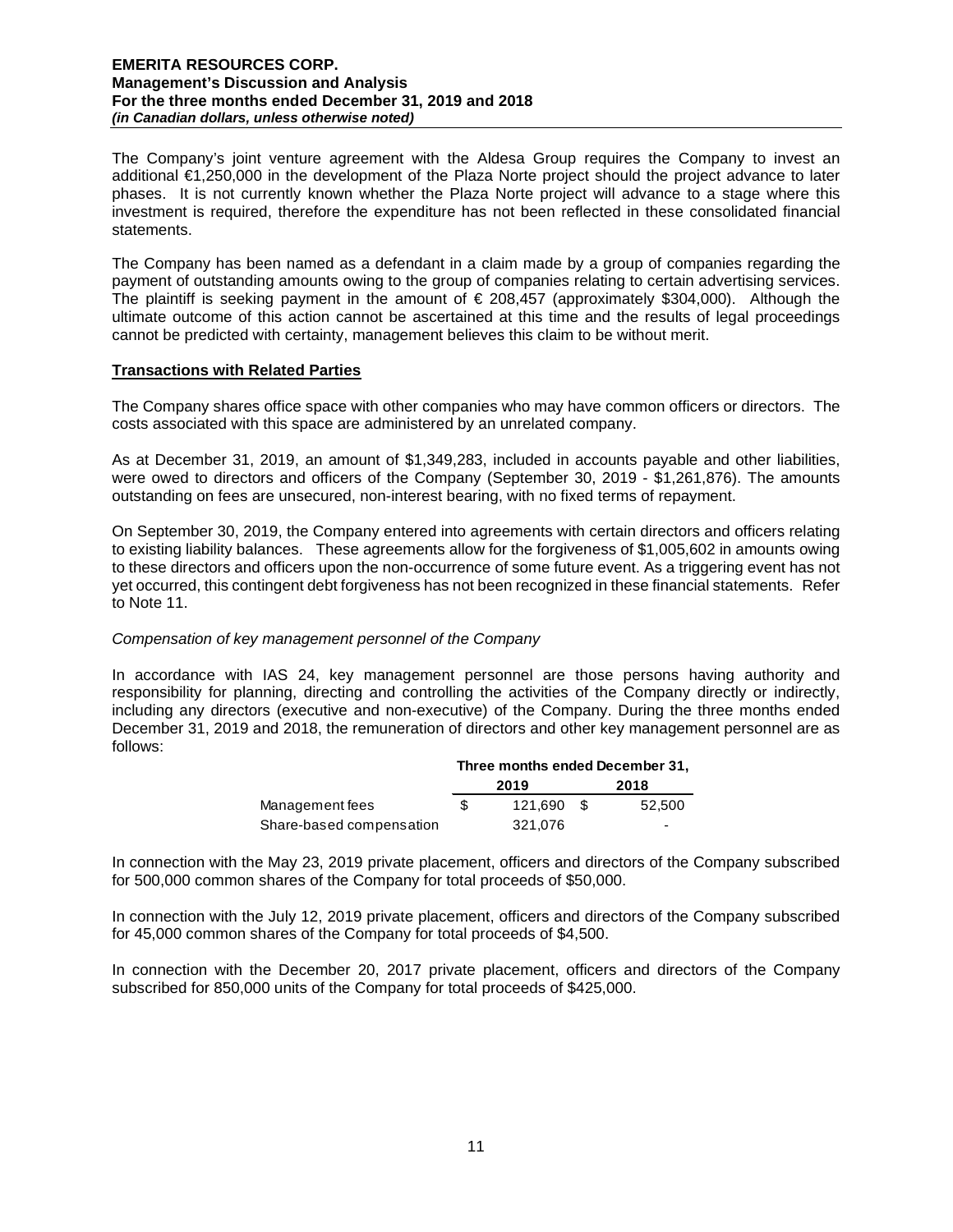# **Risk Factors**

Mining exploration inherently contains a high degree of risk and uncertainty, which even a combination of careful evaluation, experience and knowledge may not eliminate. The following are certain factors relating to the business of the Company, which investors should carefully consider when making an investment decision concerning the Company's shares. These risks and uncertainties are not the only ones facing the Company. Additional risks and uncertainties not presently known that the Company currently deems immaterial, may also impair the operations of the Company. If any such risks occur, the financial condition, liquidity and results of operations of the Company could be materially adversely affected and the ability of the Company to implement its growth plans could be adversely affected. An investment in the Company is speculative. An investment in the Company will be subject to certain material risks and investors should not invest in securities of the Company unless they can afford to lose their entire investment. The following is a description of certain risks and uncertainties that may affect the Company.

## *Substantial Capital Requirements and Liquidity*

Substantial additional funds for the establishment of the Company's current and planned operations will be required. No assurances can be given that the Company will be able to raise the additional funding that may be required for such activities, should such funding not be fully generated from operations. Mineral prices, environmental rehabilitation or restitution, current financial conditions, revenues, taxes, capital expenditures, operating expenses and geological results are all factors which will have an impact on the amount of additional capital that may be required. To meet such funding requirements, the Company may be required to undertake additional equity financing, which would be dilutive to shareholders. Debt financing, if available, may also involve restrictions on financing and operating activities. There is no assurance that additional financing will be available on terms acceptable to the Company or at all. If the Company is unable to obtain additional financing as needed, it may be required to reduce the scope of its operations and pursue only those projects that can be funded through cash flows generated from its existing operations, if any.

## *Financing Risks and Dilution to Shareholders*

The Company will have limited financial resources, no operations and no revenues. Even if the Company's exploration program on one or more of the properties is successful, additional funds will be required for the purposes of further exploration and development. There can be no assurance that the Company will be able to obtain adequate financing in the future or that such financing will be available on favourable terms or at all. It is likely such additional capital will be raised through the issuance of additional equity which would result in dilution to the Company's shareholders.

## *Limited Operating History*

The Company is a relatively new company with limited operating history. The Company only recently acquired its interest in its material properties and the Company has no history of business or mining operations, revenue generation or production history. The Company has yet to generate a profit from their activities. The Company will be subject to all the business risks and uncertainties associated with any new business enterprise, including the risk that it will not achieve its growth objective. The Company anticipates that it may take several years to achieve positive cash flow from operations.

## *No Mineral Resources or Mineral Reserves*

Resource exploration is a speculative business, characterized by a number of significant risks including, among other things, unprofitable efforts resulting not only from the failure to discover mineral deposits but also from finding mineral deposits that, though present, are insufficient in quantity and quality to return a profit from production. The marketability of minerals acquired or discovered by the Company may be affected by numerous factors which are beyond the control of the Company and which cannot be accurately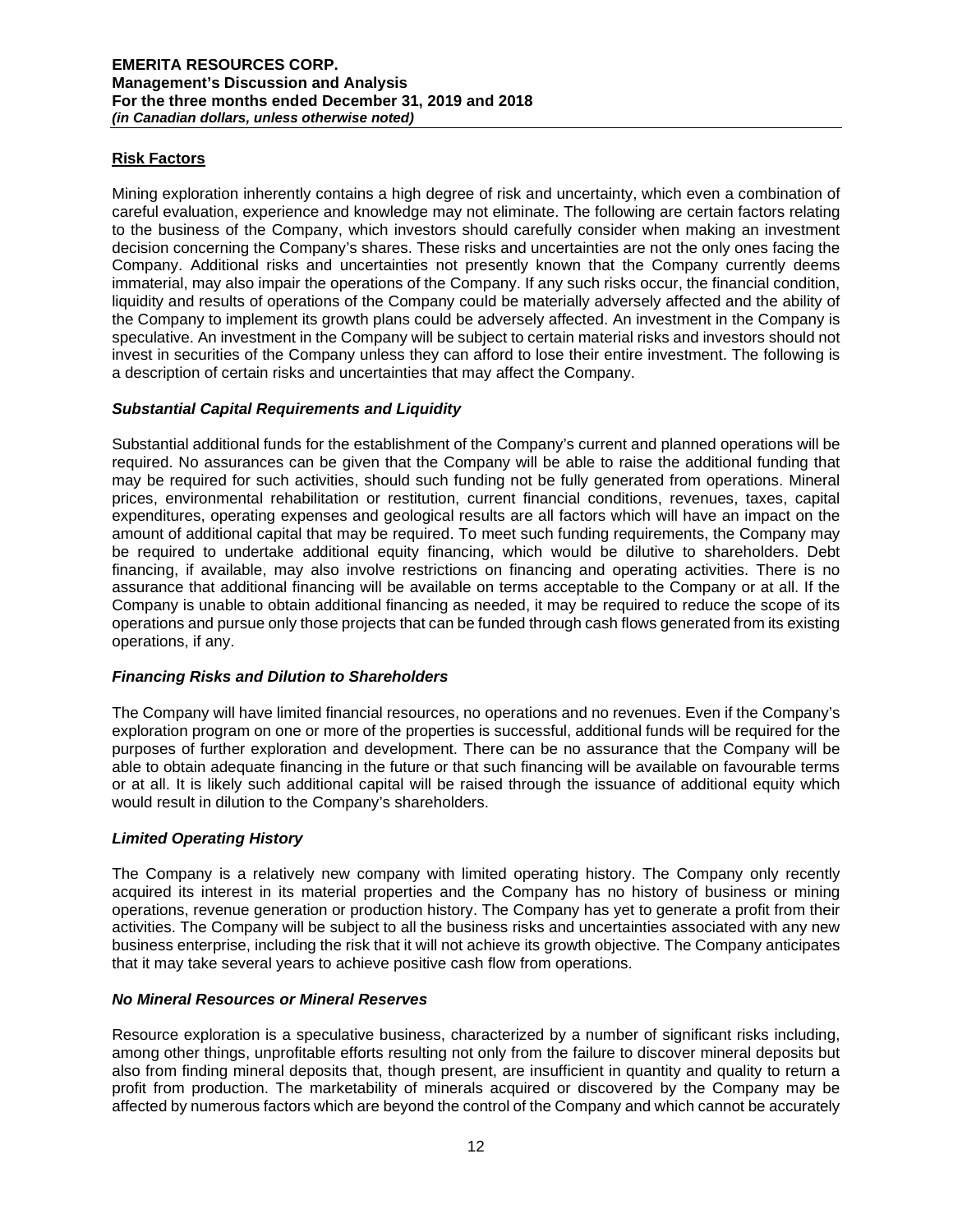predicted, such as market fluctuations, the proximity and capacity of milling facilities, mineral markets and processing equipment, and such other factors as government regulations, including regulations relating to royalties, allowable production, importing and exporting of minerals, and environmental protection, the combination of which factors may result in the Company not receiving an adequate return of investment capital.

The Company's properties are in the exploration stage only and, to date, no mineral resources or mineral reserves have been identified. Development of the Company's properties will follow only if favourable exploration results are obtained. The business of exploration for minerals and mining involves a high degree of risk. Few properties that are explored are ultimately developed into producing mines. There is no assurance that any mineral resources or mineral reserves will be identified or developed. The long-term profitability of the Company's operations will in part be directly related to the costs and success of its exploration programs, which may be affected by a number of factors.

Substantial expenditures are required to establish mineral resources and mineral reserves and to develop the mining and processing facilities and infrastructure at any site chosen for mining. Although substantial benefits may be derived from the discovery of a major mineralized deposit, no assurance can be given that minerals will be discovered in sufficient quantities to justify commercial operations or that funds required for development can be obtained on a timely basis.

## *Fluctuating Mineral Prices*

The economics of mineral exploration are affected by many factors beyond the Company's control, including commodity prices, the cost of operations, variations in the grade of minerals explored and fluctuations in the market price of minerals. Depending on the price of minerals, the Company may determine that it is impractical to continue a mineral exploration operation.

Mineral prices are prone to fluctuations and the marketability of minerals is affected by government regulation relating to price, royalties, allowable production and the importing and exporting of minerals, the effect of which cannot be accurately predicted. There is no assurance that a profitable market will exist for the sale of any minerals that may be found on the Properties.

## *Regulatory, Permit and License Requirements*

The current or future operations of the Company require permits from various governmental authorities, and such operations are and will be governed by laws and regulations that may concern, among other things, exploration, development, production, taxes, labour standards, occupational health, waste disposal, toxic substances, land use, environmental protection, site safety and other matters. Companies engaged in the exploration and development of mineral properties generally experience increased costs and delays in development and other schedules because of the need to comply with applicable laws, regulations and permits. There can be no assurance that all permits which the Company may require for facilities and the conduct of exploration and development operations on its properties will be obtainable on reasonable terms, or that such laws and regulations will not have an adverse effect on any exploration or development project which the Company might undertake.

Failure to comply with applicable laws, regulations and permitting requirements may result in enforcement actions, including orders issued by regulatory or judicial authorities causing operations to cease or be curtailed and may include corrective measures requiring capital expenditures, installation of additional equipment or remedial actions. Parties engaged in exploration and development operations may be required to compensate those suffering loss or damage by reason of the exploration and development activities and may have civil or criminal fines or penalties imposed upon them for violation of applicable laws or regulations. Amendments to current laws, regulations and permits governing operations and activities of mineral companies, or more stringent implementation thereof, could have a material adverse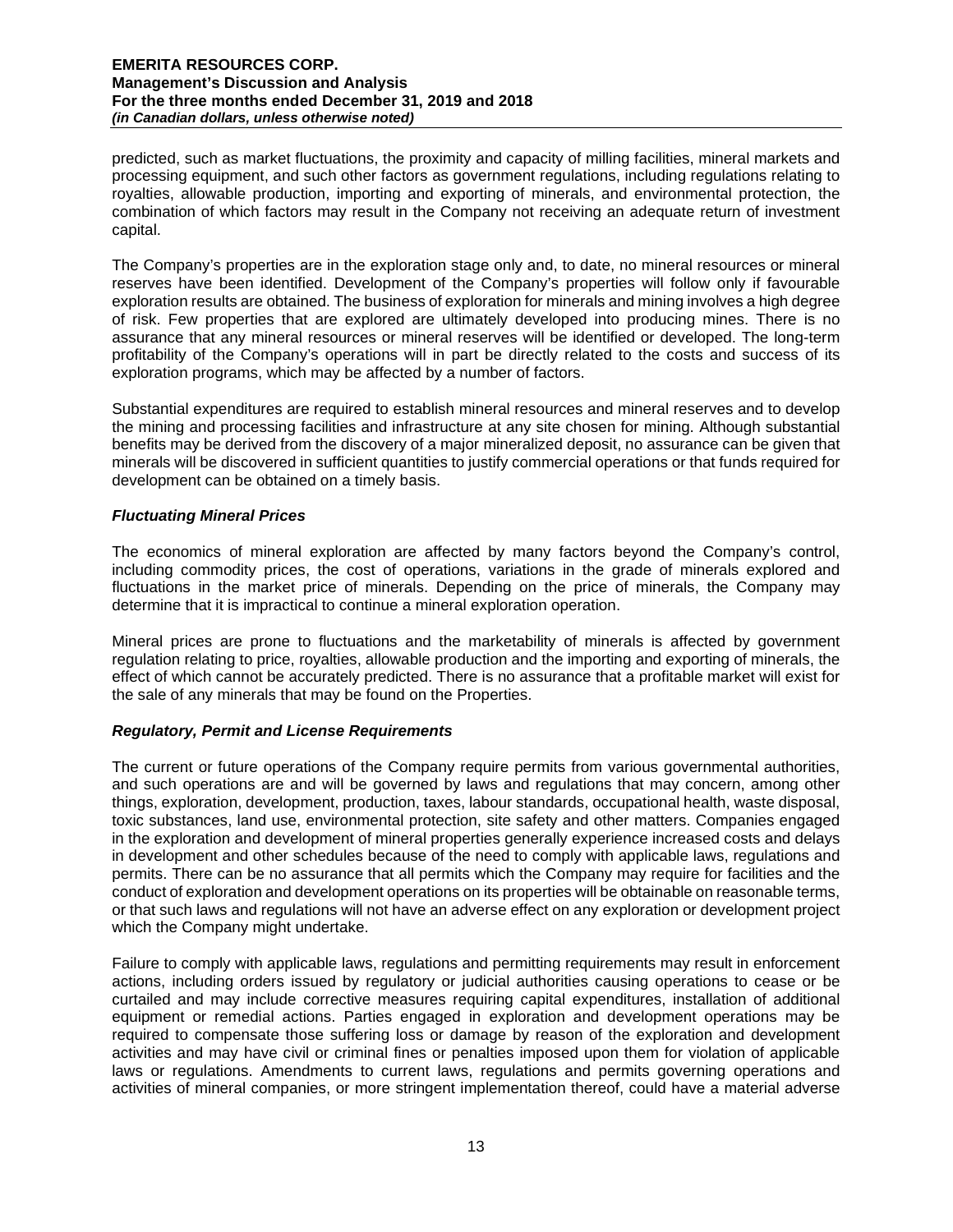impact on the Company and cause increases in capital expenditures or exploration and development costs, or require abandonment or delays in the development of new or existing properties.

With respect to the Aznalcóllar and Paymogo tender appeal processes, there can be no certainty with respect to further developments of the appeal or the results of any recourse initiated by the applicable governmental entities in Spain with respect to the tender processes. In addition, there can be no certainty with respect to the timing regarding any potential resolution of the tender review processes, the ability of the Company to be successful with its appeal or the potential for the Company to be awarded either project.

## *Title to Properties*

Acquisition of title to mineral properties is a very detailed and time-consuming process. Title to, and the area of, mineral properties may be disputed. The Company cannot give an assurance that title to some or all the Company's interest in its properties will not be challenged or impugned. Mineral properties sometimes contain claims or transfer histories that examiners cannot verify. A successful claim that the Company does not have the interest it understands it has in its properties could cause the Company to lose any rights to explore, develop and mine any minerals on such properties without compensation for its prior expenditures relating thereto.

#### *Competition*

The mineral exploration and development industry is highly competitive. The Company will have to compete with other companies, many of which have greater financial, technical and other resources than the Company, for, among other things, the acquisition of minerals claims, leases and other mineral interests, as well as for the recruitment and retention of qualified employees and other personnel. Failure to compete successfully against other companies could have a material adverse effect on the Company and its prospects.

# *Reliance on Management and Dependence on Key Personnel*

The success of the Company will be largely dependent upon the performance of its directors and officers and the ability to attract and retain key personnel. The loss of the services of these persons may have a material adverse effect on the Company's business and prospects. The Company will compete with numerous other companies for the recruitment and retention of qualified employees and contractors. There is no assurance that the Company can maintain the service of its directors and officers or other qualified personnel required to operate its business. Failure to do so could have a material adverse effect on the Company and its prospects.

## *Environmental Risks*

The Company's exploration and appraisal programs will, in general, be subject to approval by regulatory bodies. Additionally, all phases of the exploration, development and mining business present environmental risks and hazards and are subject to environmental regulation pursuant to a variety of international conventions and national and local laws and regulations. Environmental legislation provides for, among other things, restrictions and prohibitions on spills, releases or emissions of various substances produced in association with exploration, development and mining operations. The legislation also requires that wells and facility sites be operated, maintained, abandoned and reclaimed to the satisfaction of applicable regulatory authorities. Compliance with such legislation can require significant expenditures and a breach may result in the imposition of fines and penalties, some of which may be material. Environmental legislation is evolving in a manner expected to result in stricter standards and enforcement, larger fines and liability and potentially increased capital expenditures and operating costs.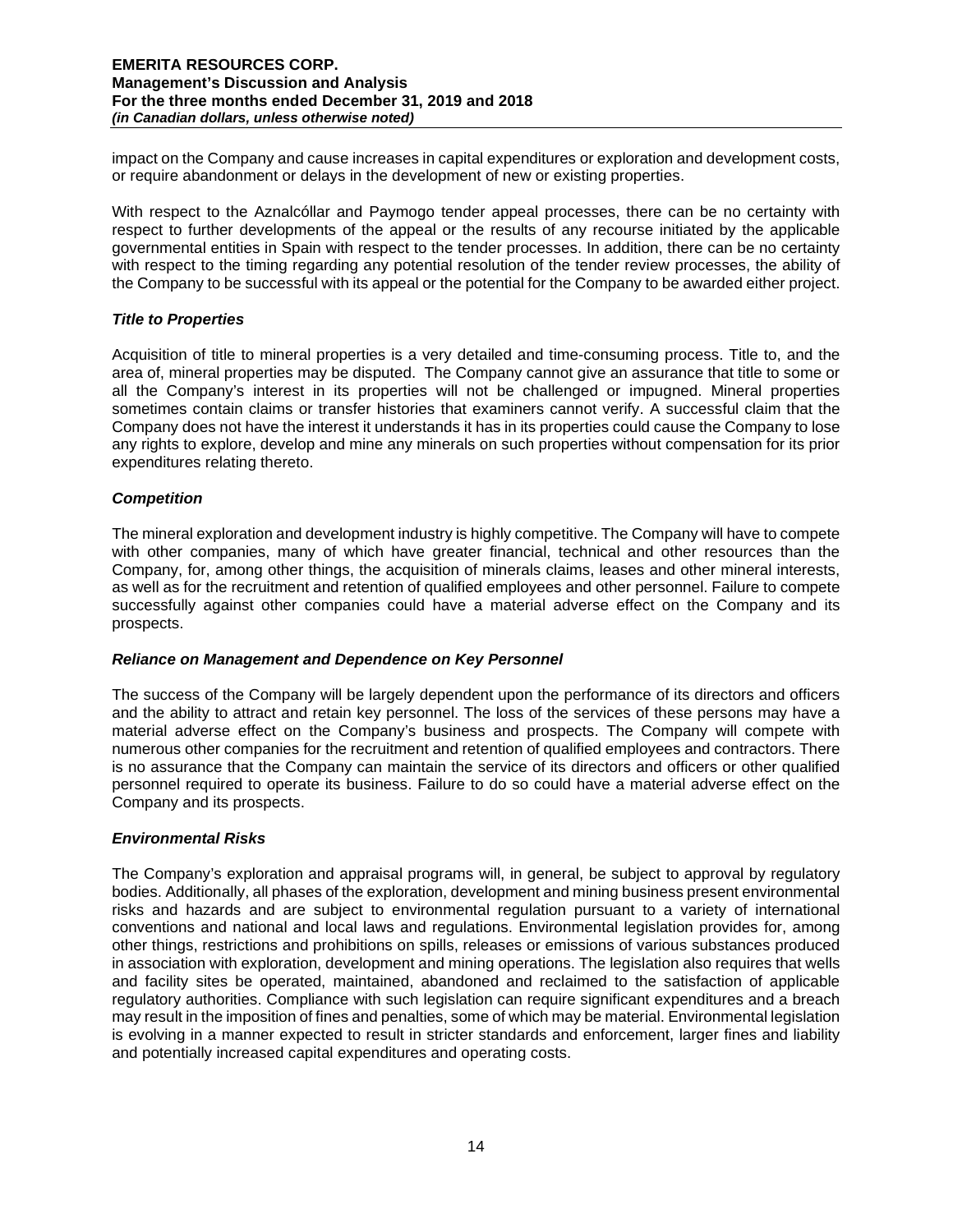## *Local Resident Concerns*

Apart from ordinary environmental issues, the exploration, development and mining of the Company's properties could be subject to resistance from local residents that could either prevent or delay exploration and development of the properties.

## *Conflicts of Interest*

Certain of the directors and officers of the Company will be engaged in, and will continue to engage in, other business activities on their own behalf and on behalf of other companies (including mineral resource companies) and, as a result of these and other activities, such directors and officers may become subject to conflicts of interest. The *Business Corporations Act* (British Columbia) ("BCBCA") provides that in the event that a director has a material interest in a contract or proposed contract or agreement that is material to a Company, the director shall disclose his interest in such contract or agreement and shall refrain from voting on any matter in respect of such contract or agreement, subject to and in accordance with the BCBCA. To the extent that conflicts of interest arise, such conflicts will be resolved in accordance with the provisions of the BCBCA.

#### *Foreign Operations*

The Company's properties are located in Spain and Brazil. As such, the Company's proposed activities with respect to its properties will be subject to governmental, political, economic and other uncertainties, including but not limited to expropriation of property without fair compensation, repatriation of earnings, nationalization, currency fluctuations and devaluations, exchange controls and increases in government fees, renegotiation or nullification of existing concessions and contracts, changes in taxation policies, economic sanctions and the other risks arising out of foreign governmental sovereignty over the areas in which the Company's operations will be conducted, as well as risks including loss due to civil strife, acts of war, insurrections and the actions of national labour unions. Future government actions concerning the economy, taxation, or the operation and regulation of nationally important facilities such as mines, could have a significant effect on the Company. No assurances can be given that the Company's plans and operations will not be adversely affected by future developments in Spain and/or Brazil. Any changes in regulations or shifts in political attitudes will be beyond the Company's control and may adversely affect the Company's business.

#### *Uninsurable Risks*

Exploration, development and production operations on mineral properties involve numerous risks, including unexpected or unusual geological operating conditions, rock bursts, cave-ins, fires, floods, earthquakes and other environmental occurrences, any of which could result in damage to, or destruction of, equipment and mines, damage to life or property, environmental damage and possible legal liability. Although precautions to minimize risk will be taken, operations are subject to hazards that may result in environmental pollution and consequent liability that could have a material adverse impact on the business, operations and financial performance of the Company. It is not always possible to obtain insurance against all such risks and the Company may decide not to insure against certain risks as a result of high premiums or other reasons. Should such liabilities arise, they could have an adverse impact on the Company's results of operations and financial condition and could cause a decline in the value of the Company securities.

## *Litigation*

The Company and/or its directors or officers may be subject to a variety of civil or other legal proceedings, with or without merit.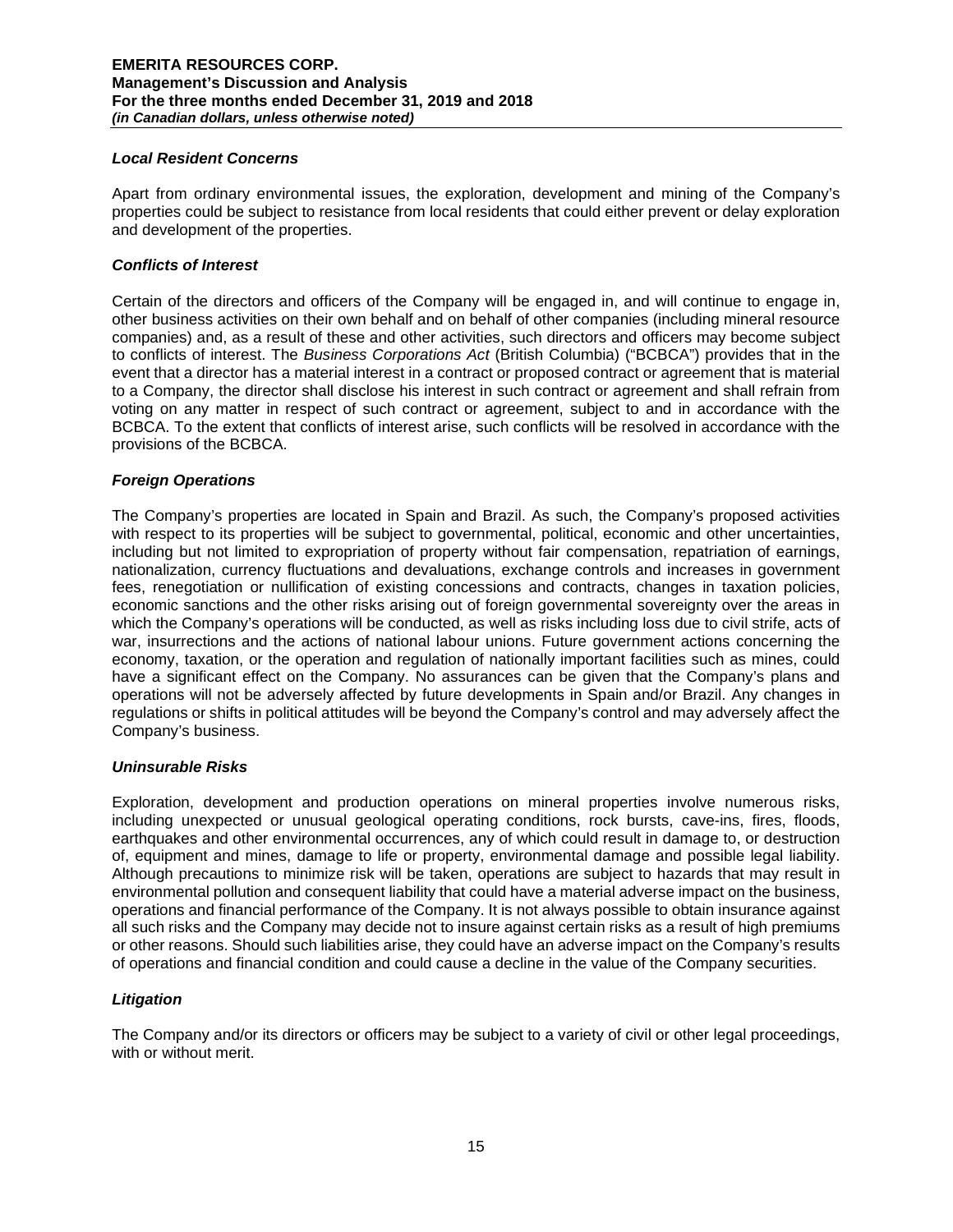## **Subsequent Events**

On January 24, 2020, the Company entered into a loan agreement with a related party for \$100,000. Interest accrues on the loan at a rate of 7% per annum. The loan principal, accrued interest, and an establishment fee is due and payable by the Company on March 31, 2020. The proceeds of the loan were used for general corporate purposes.

## **Outstanding Share Data**

As at the date of this MD&A, the Company has:

- 1) 50,614,165 common shares outstanding;
- 2) 1,443,900 warrants outstanding, with expiry dates ranging from May 23, 2021 to July 12, 2021. If all of the warrants were exercised, 1,443,900 shares would be issued for gross proceeds of \$144,390.
- 3) 4,730,000 stock options outstanding with expiry dates ranging between August 29, 2021 and November 7, 2024. If all of the options are exercised, 4,730,000 shares would be issued for gross proceeds of \$885,000.